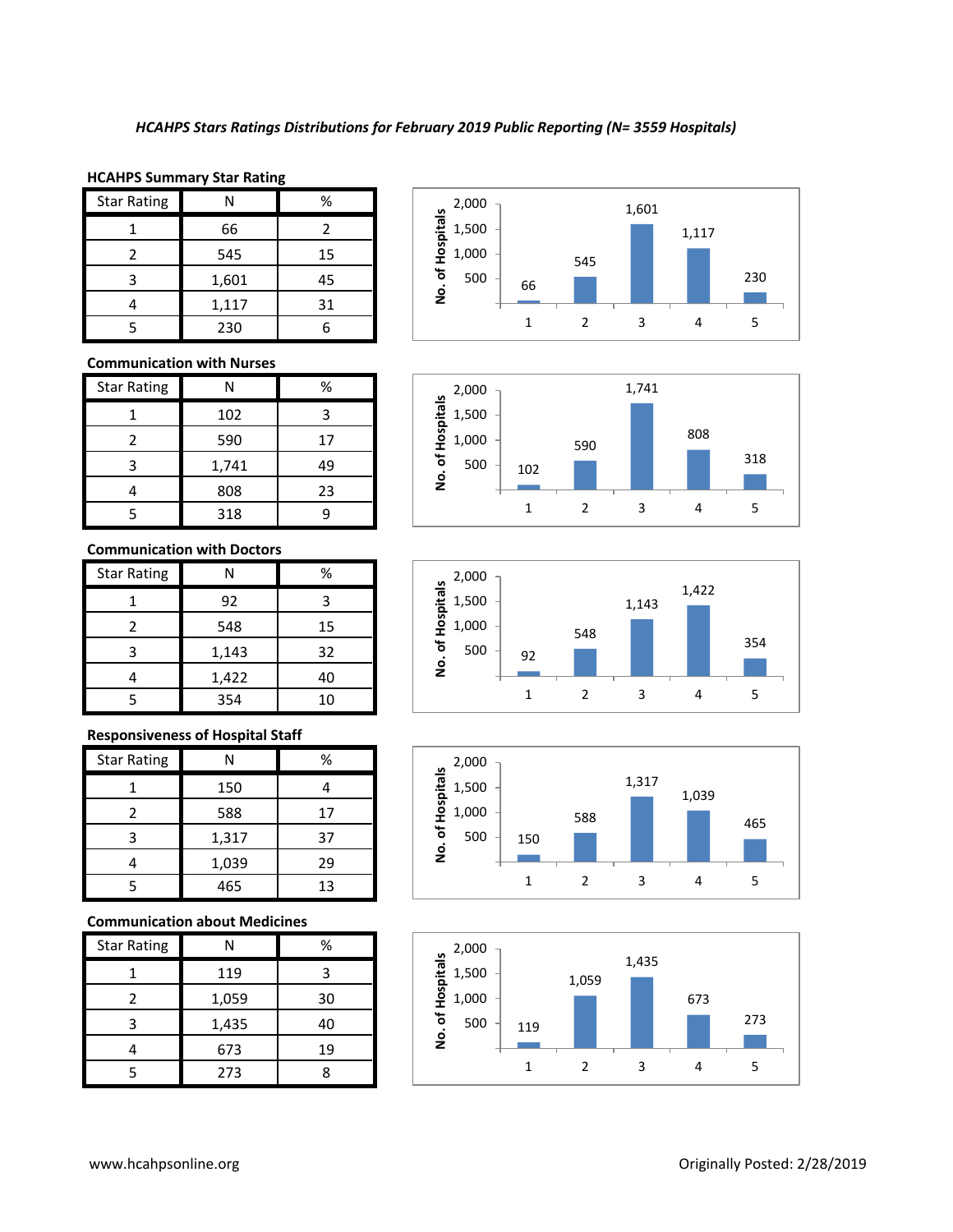#### **Cleanliness of Hospital Environment**

| <b>Star Rating</b> | Ν     | %  |
|--------------------|-------|----|
|                    | 168   | 5  |
| $\mathcal{P}$      | 1,071 | 30 |
| ੨                  | 1,387 | 39 |
|                    | 669   | 19 |
|                    | 264   |    |

## **Quietness of Hospital Environment**

| <b>Star Rating</b> | N     | %  |
|--------------------|-------|----|
|                    | 361   | 10 |
| 2                  | 649   | 18 |
| 3                  | 1,095 | 31 |
|                    | 1,084 | 30 |
|                    | 370   | 10 |

## **Discharge Information**

| <b>Star Rating</b> |       | %  |
|--------------------|-------|----|
|                    | 105   | 3  |
| 2                  | 366   | 10 |
| ੨                  | 1,320 | 37 |
|                    | 1,462 | 41 |
|                    | 306   |    |

# **Care Transition**

| <b>Star Rating</b> | N     | %  |
|--------------------|-------|----|
|                    | 181   | 5  |
|                    | 761   | 21 |
|                    | 1,109 | 31 |
|                    | 1,362 | 38 |
|                    | 146   |    |

## **Hospital Rating**

| <b>Star Rating</b> | Ν     | %  |
|--------------------|-------|----|
|                    | 62    | 2  |
| 2                  | 502   | 14 |
| 3                  | 1,146 | 32 |
|                    | 1,287 | 36 |
| 5                  | 562   | 16 |